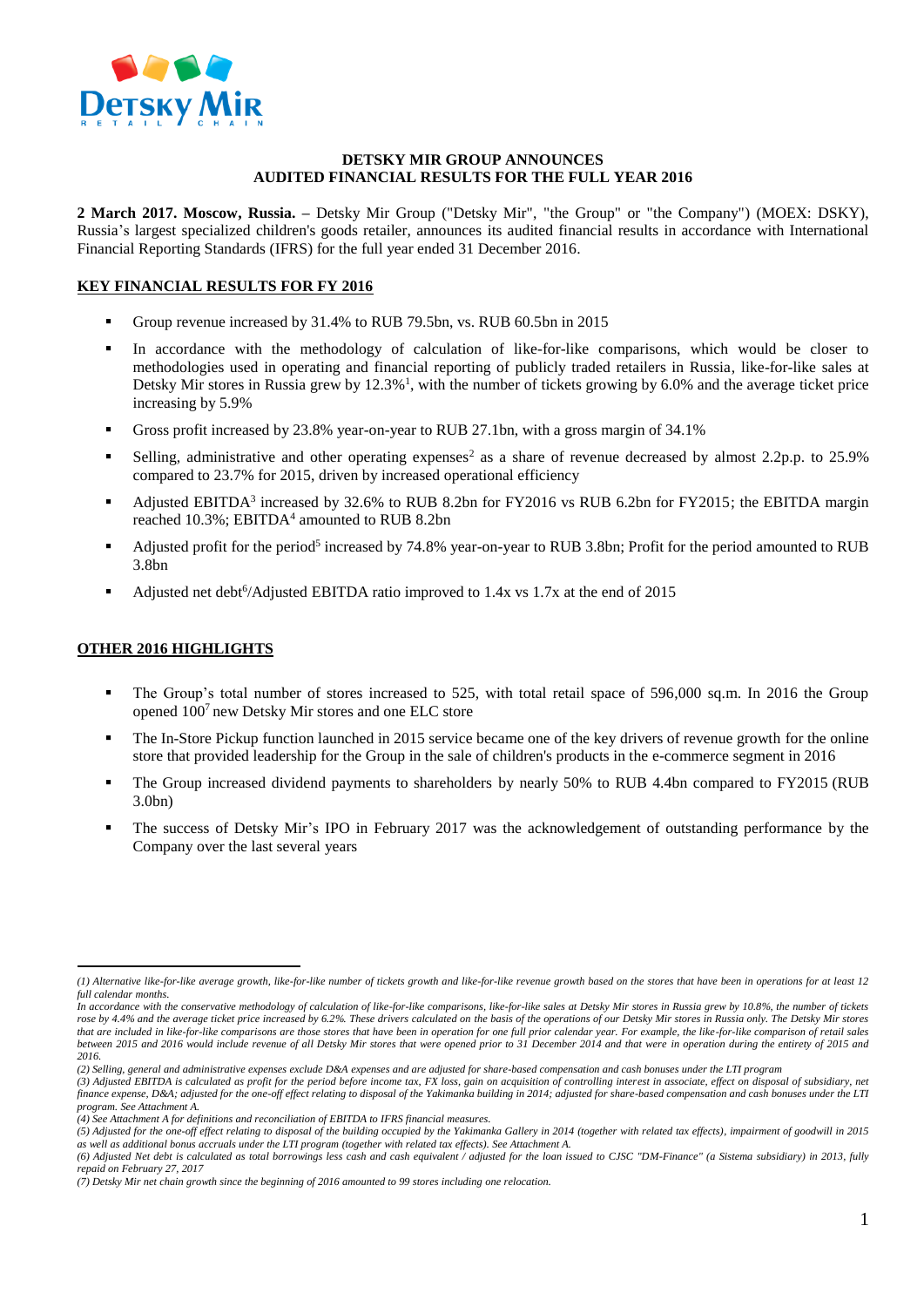### **Vladimir Chirakhov, PJSC Detsky Mir Chief Executive Officer, said:**

*"Our wide geographic reach, iconic brand, diversified product line and cutting-edge logistics and IT infrastructure supported the significant growth of Detsky Mir's business and strengthened its leadership position in the children's goods market.*

*"2016, and the fourth quarter in particular, were successful for Detsky Mir. Revenues increased more than 31% for the year to RUB 79.5 billion. This significant increase was driven by strong like-for-like sales of the Detsky Mir chain in Russia, which stood at 12.3%, as well as thanks to stores opened in 2015-2016 operating at full capacity.* 

*"Selling, general and administrative expenses as a proportion of revenue decreased by more than 2 p.p. This was achieved thanks to completion of a number of initiatives to automatize business processes, which boosted productivity in our stores.*

*"As an anchor tenant at the majority of shopping malls where we are present, Detsky Mir Group has succeeded in significantly lowering rental costs as a percentage of sales and increased the operational efficiency of our chain of stores.*

*"As a result, Detsky Mir Group generated record profit of RUB 3.8 billion and paid out dividends that represent a record for the company of RUB 4.4 billion – further confirmation of the investment appeal of the business.*

*"In 2016 the Group exceeded its own plans in terms of expansion of its geographic footprint, as it opened 100 Detsky Mir stores as well as one ELC store. The chain's first stores were opened in the Russian South – in the Republic of Chechnya (Grozny), the Republic of Ingushetia (Magas and Nazran) and the Republic of Dagestan (Makhachkala) – as well as in cities in the Moscow Region, Eastern and Western Siberia and other regions.*

*"The Kazakh market continues to represent an attractive growth opportunity for the Detsky Mir chain. 2016 like-for-like sales in the country increased 35% in Kazakh tenge terms. During the reporting period five new stores were opened and the first supermarkets were opened in the Kazakh cities of Aktobe, Kostanay and Uralsk. As such, Detsky Mir's retail chain in Kazakhstan now includes 12 stores in seven cities (Almaty, Astana, Aktobe, Karaganda, Kostanay, Shymkent and Uralsk).*

*"Growing the e-commerce segment is a key element of executing on the Company's multi-channel strategy. Internet sales represented the Group's fastest-growing sales channel. In 2016 online revenue more than doubled.*

*"In 2017 Detsky Mir Group will continue to grow the scale of its business. The Company plans to open at least 70 new stores.* 

*"We are encouraged by the strong interest the market showed in our initial public offering (IPO) that took place in February 2017 on Moscow Exchange and are pleased to welcome the Group's new shareholders. The Company's IPO was the culmination of the outstanding performance over the last several years."*

## **KEY FINANCIAL & OPERATING HIGHLIGHTS**

**Key Operating Highlights** 

 $\overline{a}$ 

| <b>Year ended 31 December</b> |      |      |      |
|-------------------------------|------|------|------|
| 2013                          | 2014 | 2015 | 2016 |
| 252                           | 322  | 425  | 525  |
| 225                           | 279  | 381  | 480  |
| 27                            | 43   | 44   | 45   |
| 320                           | 390  | 491  | 596  |
|                               |      |      |      |

| Alternative Like-for-Like, %                   | <b>Year ended 31 December</b> |         |       |         |  |
|------------------------------------------------|-------------------------------|---------|-------|---------|--|
|                                                | 2013                          | 2014    | 2015  | 2016    |  |
| Like-for-Like revenue growth, $\%^8$           | 15.3%                         | 14.6%   | 13.7% | 12.3%   |  |
| Like-for-Like number of tickets growth, $\%^9$ | 10.0%                         | 8.9%    | 5.0%  | $6.0\%$ |  |
| Like-for-Like average ticket growth, $\%^9$    | 4.8%                          | $5.2\%$ | 8.3%  | 5.9%    |  |

*<sup>(8)</sup> Alternative like-for-like average growth, like-for-like number of tickets growth and like-for-like revenue growth based on the stores that have been in operations for at least 12 full calendar months.*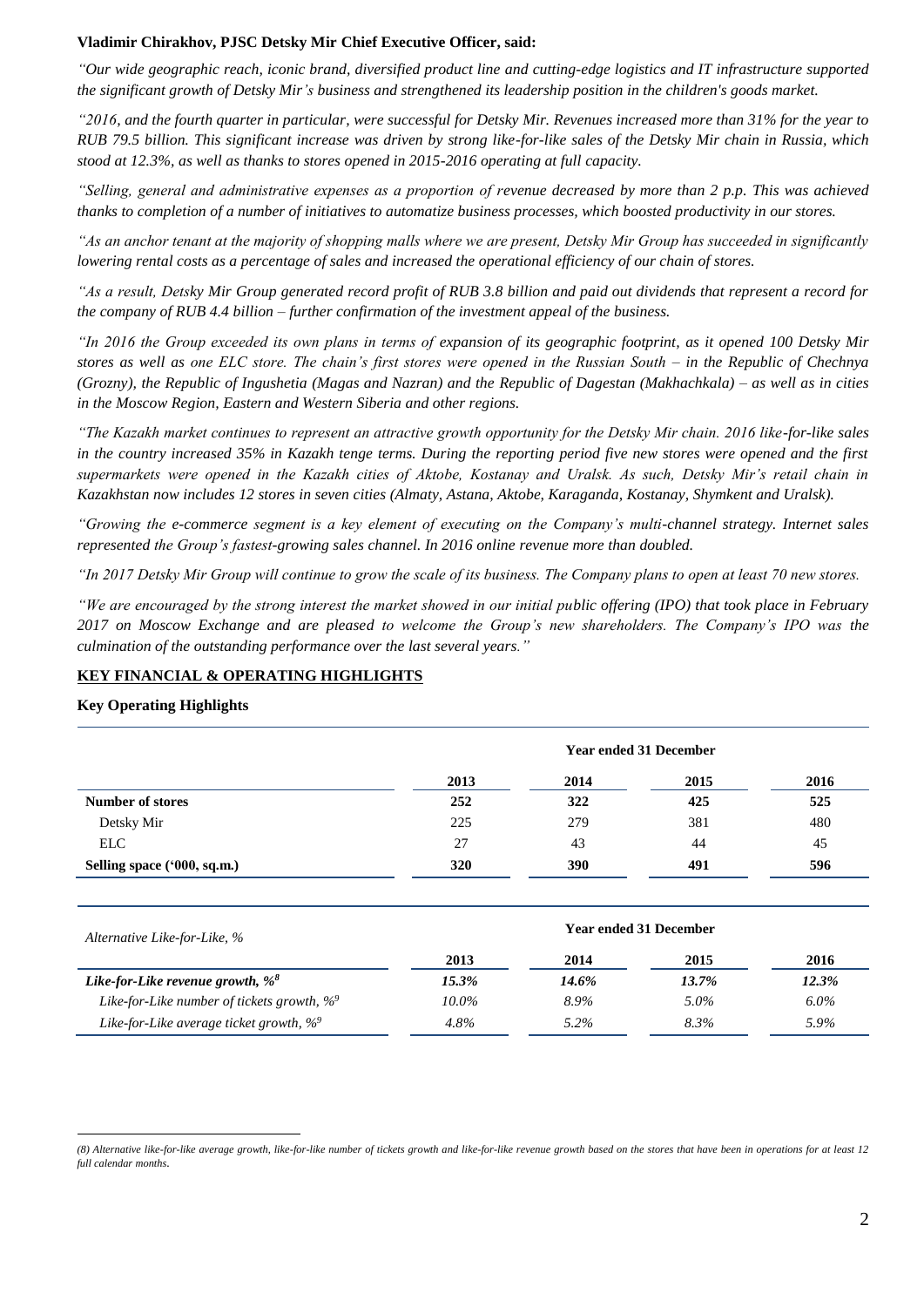| Like-for-Like, %                               | <b>Year ended 31 December</b> |       |       |         |
|------------------------------------------------|-------------------------------|-------|-------|---------|
|                                                | 2013                          | 2014  | 2015  | 2016    |
| Like-for-Like revenue growth, $\%^9$           | 13.4%                         | 13,7% | 12.3% | 10.8%   |
| Like-for-Like number of tickets growth, $\%^9$ | $8.2\%$                       | 8.3%  | 3.7%  | 4.4%    |
| Like-for-Like average ticket growth, $\%^9$    | 4.8%                          | 5.0%  | 8.2%  | $6.2\%$ |

## **Profit and Loss Statement Highlights**

| Russian Ruble (RUB), million (mln)           | <b>Year ended 31 December</b> |           |          |           |
|----------------------------------------------|-------------------------------|-----------|----------|-----------|
|                                              | 2013                          | 2014      | 2015     | 2016      |
| Revenue                                      | 36,001                        | 45,446    | 60 544   | 79,547    |
| Online store 10                              | 227                           | 443       | 1,260    | 2,776     |
| <b>Gross Profit</b>                          | 13,908                        | 17,263    | 21 904   | 27,108    |
| Gross Profit Margin,%                        | 38.6%                         | 38.0%     | 36.2%    | 34.1%     |
| Gross Profit per sq.m <sup>11</sup>          | 46                            | 48        | 50       | 50        |
| <b>SG&amp;A</b> <sup>12</sup>                | (11, 155)                     | (12, 807) | (15,709) | (18, 884) |
| % of revenue                                 | $-31.0\%$                     | $-28.2\%$ | $-25.9%$ | $-23.7%$  |
| EBITDA <sup>13</sup>                         | 2,771                         | 4,911     | 5,123    | 8,195     |
| EBITDA Margin, %                             | 7.7%                          | 10.8%     | 8.5%     | 10.3%     |
| Adjusted EBITDA <sup>14</sup>                | 2,771                         | 4,463     | 6,185    | 8,203     |
| Adjusted EBITDA Margin, %                    | 7.7%                          | $9.8\%$   | 10.2%    | 10.3%     |
| Profit for the period                        | 1,153                         | 2,043     | 976      | 3,820     |
| Profit Margin, %                             | 3.2%                          | 4.5%      | $1.6\%$  | 4.8%      |
| Adjusted profit for the period <sup>15</sup> | 1,153                         | 1,685     | 2,189    | 3,827     |
| Adjusted profit Margin, %                    | 3.2%                          | 3.7%      | 3.6%     | 4.8%      |

## **Consolidated Cash Flow Statement Highlights**

 $\overline{a}$ 

| RUB mln                                                     | <b>Year ended 31 December</b> |          |         |          |
|-------------------------------------------------------------|-------------------------------|----------|---------|----------|
|                                                             | 2013                          | 2014     | 2015    | 2016     |
| Net cash flows generated from<br>operating activities       | 2.025                         | 1.492    | (678)   | 5,801    |
| Net cash used in investing<br>activities                    | (750)                         | (2,646)  | (5,218) | 3,165    |
| of which cash paid for capital expenditures                 | (772)                         | (1, 945) | (5,308) | (1, 747) |
| Net cash generated by / (used in) / financing<br>activities | (2,047)                       | 1,964    | 6.160   | (8, 455) |
| Net increase/(decrease) in<br>$\cosh \& \cosh$ equivalents  | (772)                         | 810      | 264     | 511      |

*<sup>(9)</sup> Like-for-like average growth, like-for-like number of tickets growth and like-for-like revenue growth as measures calculated on the basis of the operations of our Detsky Mir stores in Russia only. The Detsky Mir stores that are included in like-for-like comparisons are those stores that have been in operation for one full prior calendar year. For example, the like-for-like comparison of retail sales between 2015 and 2016 would include revenue of all Detsky Mir stores that were opened prior to 31 December 2014 and that were in operation during the entirety of 2015 and 2016*

*<sup>(10)</sup> Online store includes all online orders on the website - www.detmir.ru, including home delivery to customers and in store pick-up*

*<sup>(11)</sup> Gross profit per sq.m. is calculated by dividing gross profit for the period by average selling space for the period (calculated in thousands of square meters as simple average of selling space as of the beginning and as of the end of the period*

*<sup>(12)</sup> Selling, general and administrative expanses exclude D&A expenses adjusted for share-based compensation and cash bonuses under the LTI program*

*<sup>(13)</sup> See Attachment A for definitions and reconciliation of EBITDA to IFRS financial measures.*

*<sup>(14)</sup> Adjusted EBITDA is calculated as profit for the period before income tax, FX loss, gain on acquisition of controlling interest in associate, effect on disposal of subsidiary, net finance expense, D&A; adjusted for the one-off effect relating to disposal of the Yakimanka building in 2014; adjusted for share-based compensation and cash bonuses under the LTI program. See Attachment A.*

*<sup>(15)</sup> Adjusted for the one-off effect relating to disposal of the building occupied by the Yakimanka Gallery in 2014 (together with related tax effects), impairment of goodwill in 2015 as well as additional bonus accruals under the LTI program (together with related tax effects). See Attachment A.*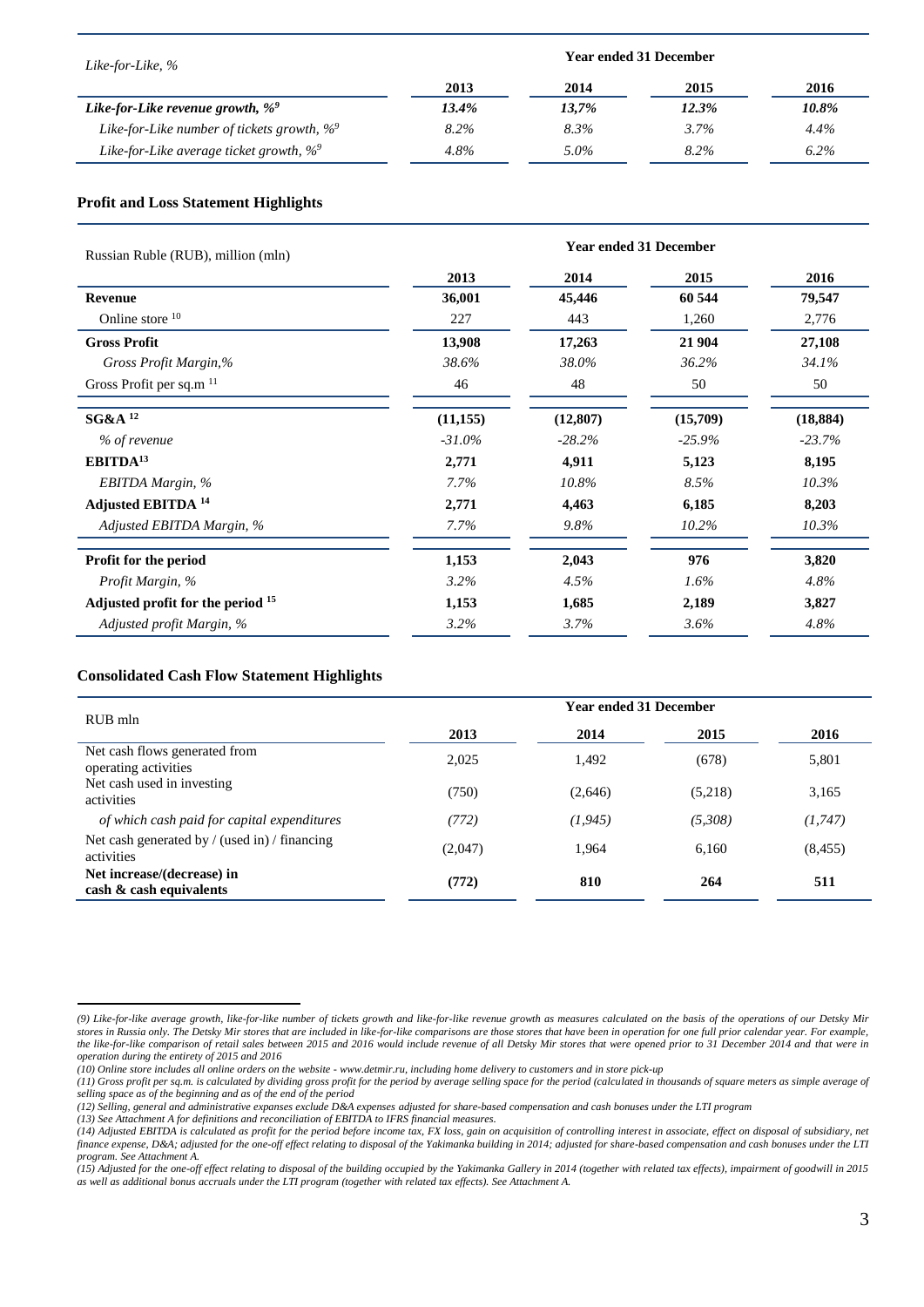# **Balance Sheet Highlights**

| RUB mln                                | <b>Year ended 31 December</b> |         |        |        |  |
|----------------------------------------|-------------------------------|---------|--------|--------|--|
|                                        | 2013                          | 2014    | 2015   | 2016   |  |
| <b>Total Debt</b>                      | 5,922                         | 9,716   | 18,359 | 14,638 |  |
| Short-term debt                        | 1,572                         | 6,209   | 12,894 | 8,124  |  |
| Long-term debt                         | 4,350                         | 3,507   | 5,465  | 6,514  |  |
| <b>Net Debt</b>                        | 5 0 6 2                       | 8 0 4 6 | 16425  | 12 193 |  |
| Net Debt / EBITDA                      | 1,8                           | 1,6     | 3,2    | 1,5    |  |
| <b>Adjusted Net Debt</b> <sup>16</sup> | 5 0 6 2                       | 2806    | 10 618 | 11 133 |  |
| Adjusted Net Debt / Adjusted EBITDA    | 1,8                           | 0,6     | 1,7    | 1,4    |  |

Additional information is available on the Company's corporate website [www.corp.detmir.ru.](http://www.corp.detmir.ru/)

\*\*\*

### **Conference call information**

Detsky Mir's management will host a conference call today at 4:00 pm (Moscow time) / 1:00 pm (London time) / 8:00 am (New York time) to present and discuss FY2016 results.

The dial-in numbers for the conference call are: **Russia** +7 495 705 94 72

**United Kingdom**  +44 203 043 24 39

**United States** +1 866 907 59 24

**PIN:** 61918599#

 $\overline{a}$ 

The conference title: "«Detsky Mir Group - FY 2016 Audited IFRS Financial Results»".

*<sup>(16)</sup> Adjusted Net debt is calculated as total borrowings less cash and cash equivalent / adjusted for the loan issued to CJSC "DM-Finance" (Sistema's subsidiary) in 2013, fully repaid on February 27, 2017*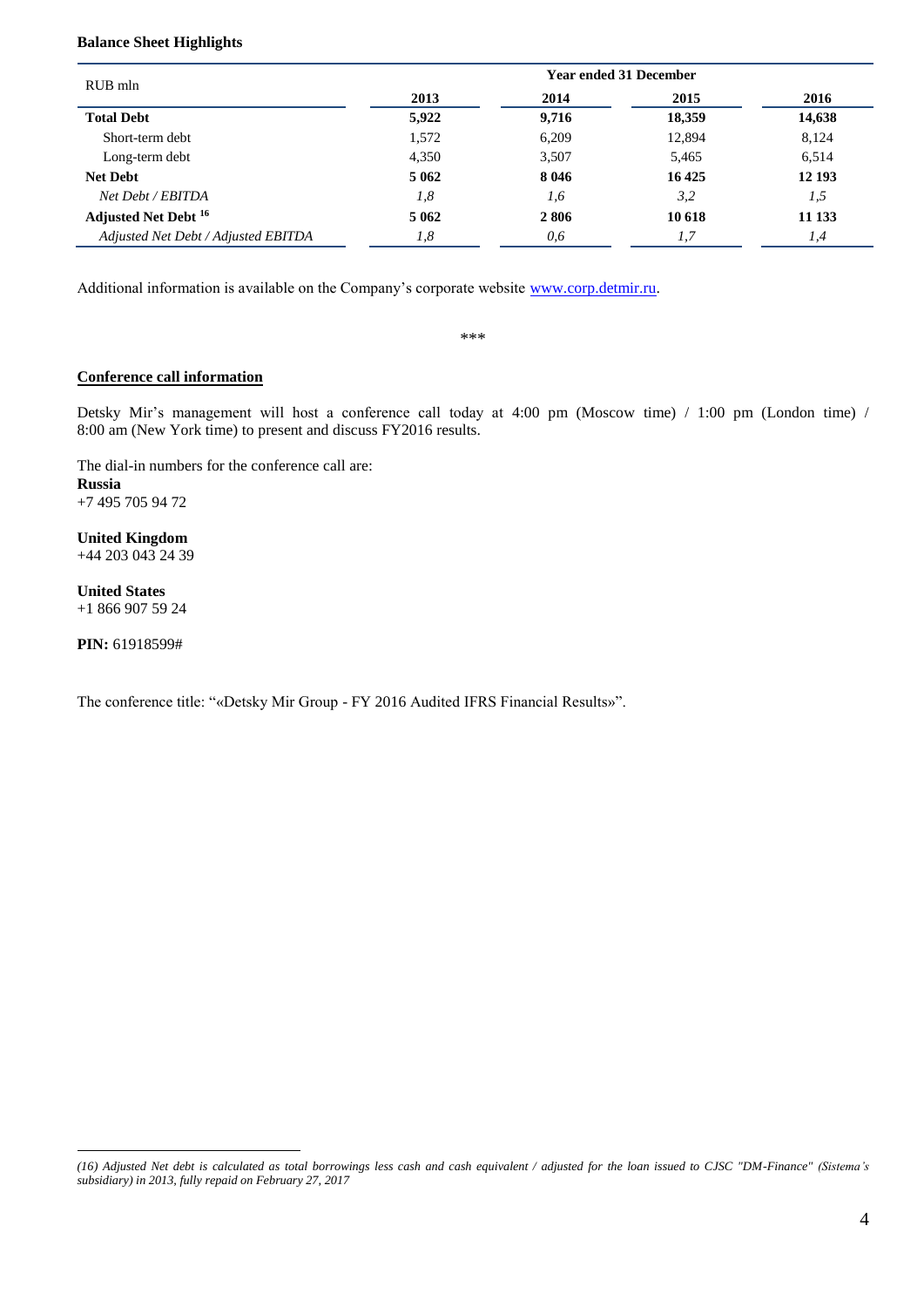### **For additional information:**

**Nadezhda Kiseleva** Head of Public Relations Office: +7-495-781-0808, ext. 2041 Cell: +7-985-992-7857 [nkiseleva@detmir.ru](mailto:nkiseleva@detmir.ru)

**Alexey Voskoboinik** Head of Investor Relations Office: +7-495-781-0808 ext. 2582 Cell: +7-915-129-9905 [avoskoboinik@detmir.ru](mailto:avoskoboinik@detmir.ru)

**Detsky Mir Group** (MOEX: DSKY) is Russia's largest specialized children's goods retailer. The company operates a network of 525 stores, including 468 Detsky Mir stores in Russia and 12 in Kazakhstan located in 178 different cities, as well as 45 ELC (Early Learning Centre) stores in Russia. The total selling space as at 31 December 2016 was approximately 596,000 square meters.

In accordance with the audited Financial Statements under IFRS Group revenue amounted to RUB 79.5bn for the full year 2016. Adjusted EBITDA totaled RUB 8.2bn and Adjusted profit for the period amounted to RUB 3.8bn for 2016.

Assuming the Over-Allotment Option is exercised in full Detsky Mir Group's shareholder structure is as follows: Sistema<sup>17</sup>  $(50\% + 1 \text{ share})$ , RCIF <sup>18</sup> (13.1%), Management <sup>19</sup> (2.84%), Other, incl. free-float (34.06%).

Lear more at www.detmir.ru, corp.detmir.ru or elc-russia.ru.

### **Disclaimer**

 $\overline{a}$ 

Some of the information in these materials may contain projections or other forward-looking statements regarding future events or the future financial performance of Detsky Mir. You can identify forward looking statements by terms such as "expect", "believe", "anticipate", "estimate", "intend", "will", "could," "may" or "might" the negative of such terms or other similar expressions. Detsky Mir wishes to caution you that these statements are only predictions and that actual events or results may differ materially. Detsky Mir does not intend to update these statements to reflect events and circumstances occurring after the date hereof or to reflect the occurrence of unanticipated events. Many factors could cause the actual results to differ materially from those contained in projections or forward-looking statements of Detsky Mir, including, among others, general economic conditions, the competitive environment, risks associated with operating in the Russian Federation, rapid technological and market change in the industries Detsky Mir operates in, as well as many other risks specifically related to Detsky Mir and its operations.

*<sup>(17)</sup> Sistema is a publicly-traded diversified Russian holding company serving over 100 million customers in the sectors of telecommunications, high technology, pulp and paper, radio and space technology, banking, retail, mass media, tourism and healthcare services. Founded in 1993. Sistema's global depositary receipts are listed under the symbol SSA on the London Stock Exchange. Sistema's ordinary shares are listed under the ticker AFKS on Moscow Exchange.*

*<sup>(18)</sup> RCIF is a private equity fund established in 2012 as two parallel funds by two government-backed investment vehicles—RDIF and China Investment Corporation. RCIF's stake is held through its funds' two wholly-owned subsidiaries, FLOETTE HOLDINGS LIMITED (wholly-owned by the fund of China Investment Corporation) and EXARZO HOLDINGS LIMITED (wholly-owned by the fund of RDIF).*

*<sup>(19)</sup> Owned by the management of Detsky Mir Group and Sistema under the long-term incentive program (LTI).*